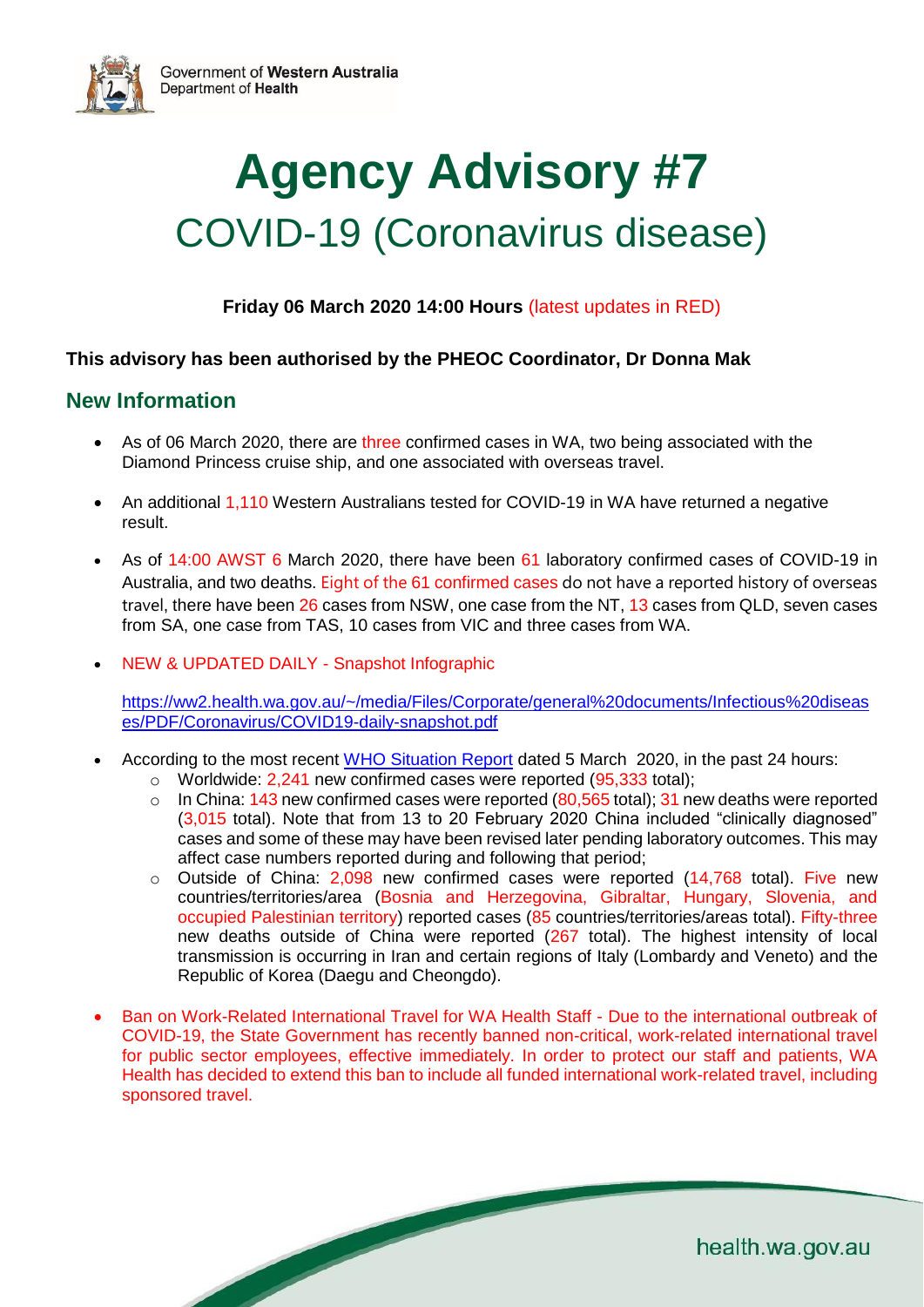- Prime Minister Media Release 5 March 2020. [https://www.pm.gov.au/media/update-novel](https://www.pm.gov.au/media/update-novel-coronavirus-covid-19-australia-0)[coronavirus-covid-19-australia-0](https://www.pm.gov.au/media/update-novel-coronavirus-covid-19-australia-0)
- WA Department of Health Media Release 5 March 2020. [https://ww2.health.wa.gov.au/Media](https://ww2.health.wa.gov.au/Media-releases/2020/WA-records-third-COVID-19-case)[releases/2020/WA-records-third-COVID-19-case](https://ww2.health.wa.gov.au/Media-releases/2020/WA-records-third-COVID-19-case)
- Federal Minister for Health and Chief Health Officer Media Release 1 March 2020. <https://www.health.gov.au/ministers/the-hon-greg-hunt-mp/media/western-australian-covid-19-case>
- In WA, the Chief Health Officer has formally escalated the Infectious Disease Emergency [Management Plan](https://ww2.health.wa.gov.au/~/media/Files/Corporate/general%20documents/emergency%20disaster/PDF/Infectious-Disease-Emergency-Management-Plan.pdf) to INITIAL ACTION PHASE.
- The [State Hazard Plan Human Biosecurity](https://semc.wa.gov.au/emergency-management/plans/state-hazard-plans/Documents/StateHazardPlanHumanBiosecurity.pdf) has been escalated to the response phase and a Level 2 Incident Level Declaration made by the Incident Controller, Dr Andrew Robertson. This declaration does not change the internal response activities for Health Service Providers. SHP – Human Biosecurity details the roles and responsibilities of emergency service agencies. An Operational Area Support Group will be formed with a meeting invite to the standard emergency response agencies to occur in the coming days
- TRAVEL ALERTS All travel alerts regarding COVID-19 can be followed at **Smartraveller**. Department of Foreign Affairs and Trade travel advice in summary:
- Department of Foreign Affairs and Trade (DFAT) travel advice levels related to COVID-19 current at 6 March 2020:
	- o China: 'do not travel';
	- o Iran: 'do not travel';
	- o The Republic of Korea: 'reconsider the need to travel'. It is also advised that travellers 'do not travel' to Daegu in South Korea;
	- o Japan, Mongolia and Italy: 'exercise a high degree of caution'. It is also advised that travellers 'reconsider the need to travel' to 10 towns in Lombardy and one in Veneto.

# **Returning Travellers**

- The following travel restrictions are in place for people entering Australia having left mainland China (excluding Hong Kong, Macau and Taiwan) on or after 1 February 2020; for people entering Australia having left Iran on or after 1 March 2020; and for people entering Australia having left the Republic of Korea on or after 5 March 2020:
	- o foreign nationals (excluding permanent residents of Australia) will not be allowed to enter Australia until 14 days after they have left or transited through mainland China (excluding Hong Kong, Macau and Taiwan), Iran or the Republic of Korea;
	- $\circ$  Australian citizens, permanent residents and their immediate family will still be able to enter Australia, as well as airline crews who have been using appropriate personal protective equipment;
	- o all travellers who have left or transited through mainland China (excluding Hong Kong, Macau and Taiwan) on or after 1 February 2020 must isolate themselves until 14 days after leaving China;
	- $\circ$  all travellers who have left or transited through Iran on or after 1 March 2020 must isolate themselves until 14 days after leaving Iran;
	- $\circ$  all travellers who have left or transited through the Republic of Korea on or after 5 March 2020 must isolate themselves until 14 days after leaving the Republic of Korea.
- Countries considered to pose a risk of transmission as at 5 March 2020**:** This list is based on the risk of the person having been exposed to COVID-19 due to travel to a country with sustained community transmission and/or based on the patterns of travel between those countries and Australia, and/or the other epidemiological evidence.
	- o **Higher risk:** Mainland China, Iran, Italy, South Korea
	- o **Moderate risk:** Cambodia, Hong Kong, Indonesia (including Bali), Japan, Singapore, **Thailand**